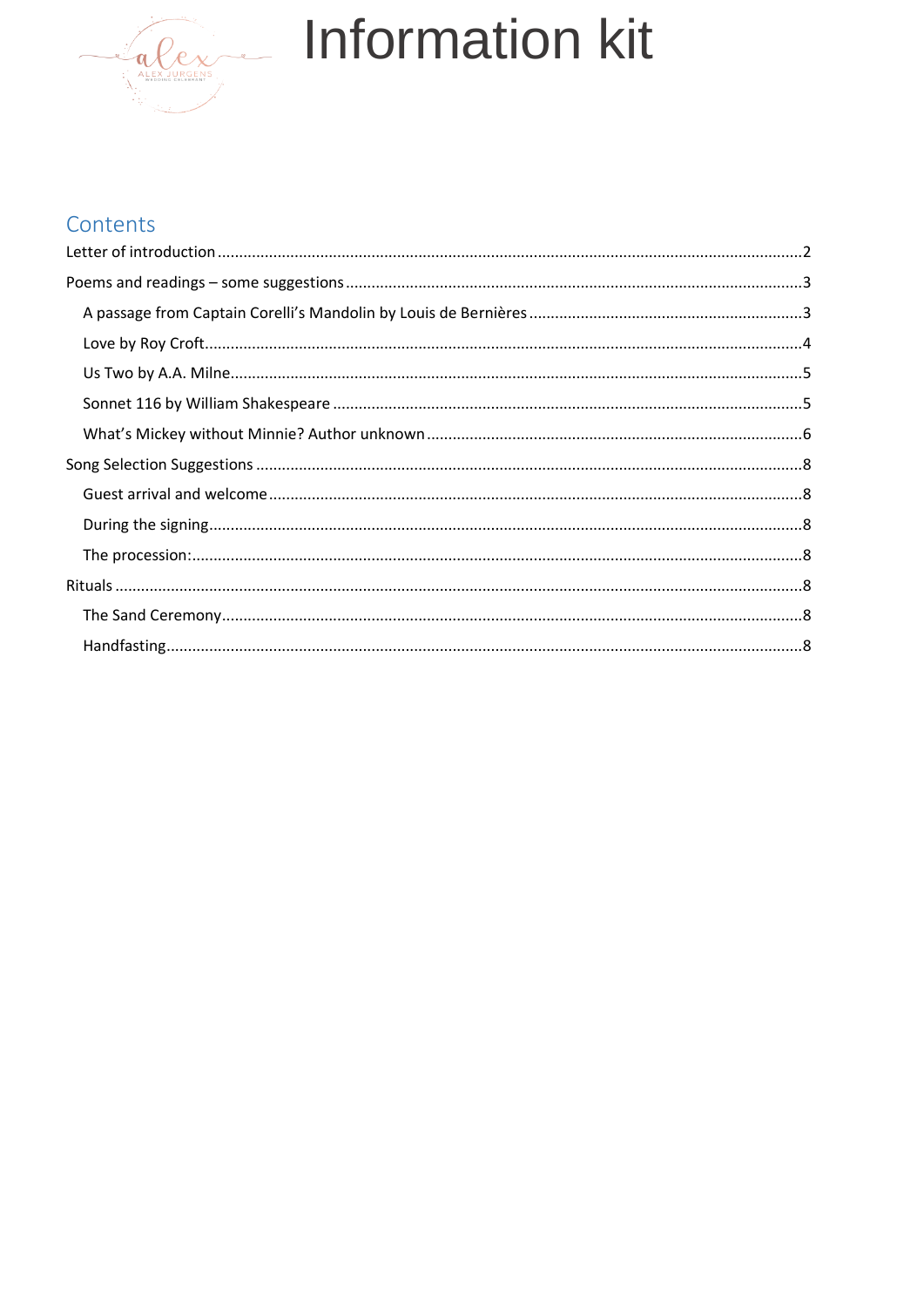

## <span id="page-1-0"></span>Letter of introduction

So, you're getting married? Congratulations. Thank you for selecting me as your Celebrant for your special day.

Obviously, you are going to want to plan the perfect day without a hitch whilst getting hitched! This is why I work hard for each of my clients, helping them plan and host their upcoming ceremony free of stress and with confidence. So what can you expect?

First up, our planning meeting. This is where I ask you lots of questions and listen to exactly what you want for your ceremony. We also get all the official documents done a dusted, so we can focus on the exciting bit, the planning! It's also the time that I can help you out with ideas if you're just not sure. The follow ingredients of a wedding need to be discussed:

- Housekeeping where what how and when and all things your guest should know before everything starts.
- The Bridal march or processional proceedings, will there be a "giving" away"
- Special welcomes & Introductions, such as overseas guests or remembering loved ones who have passed away.
- Will there be any reading or poems?
- The "I do's" or the "We Do's"
- Your Vow's are you going to write some yourself or stick to traditional? Legal vows normally come first followed by any personal words. It very important that we stick to the legal words but after that you can use your creative licence as you wish.
- Ring exchange.
- The pronouncing what would you like to be introduced as?
- Signing of the register. Perfect opportunity for you to engage other significate people to be your witnesses. They must be over 18 years old.What music would you like to be played, will you have a band or a singer? Your photographer will most likely want a photo.
- Would you like to perform any extra rituals this is a good time to include this to formally bring the ceremony to an end,
- Conclusions include any formal instructions we have for your guests' attention. How you like would to leave your ceremony (your recessional),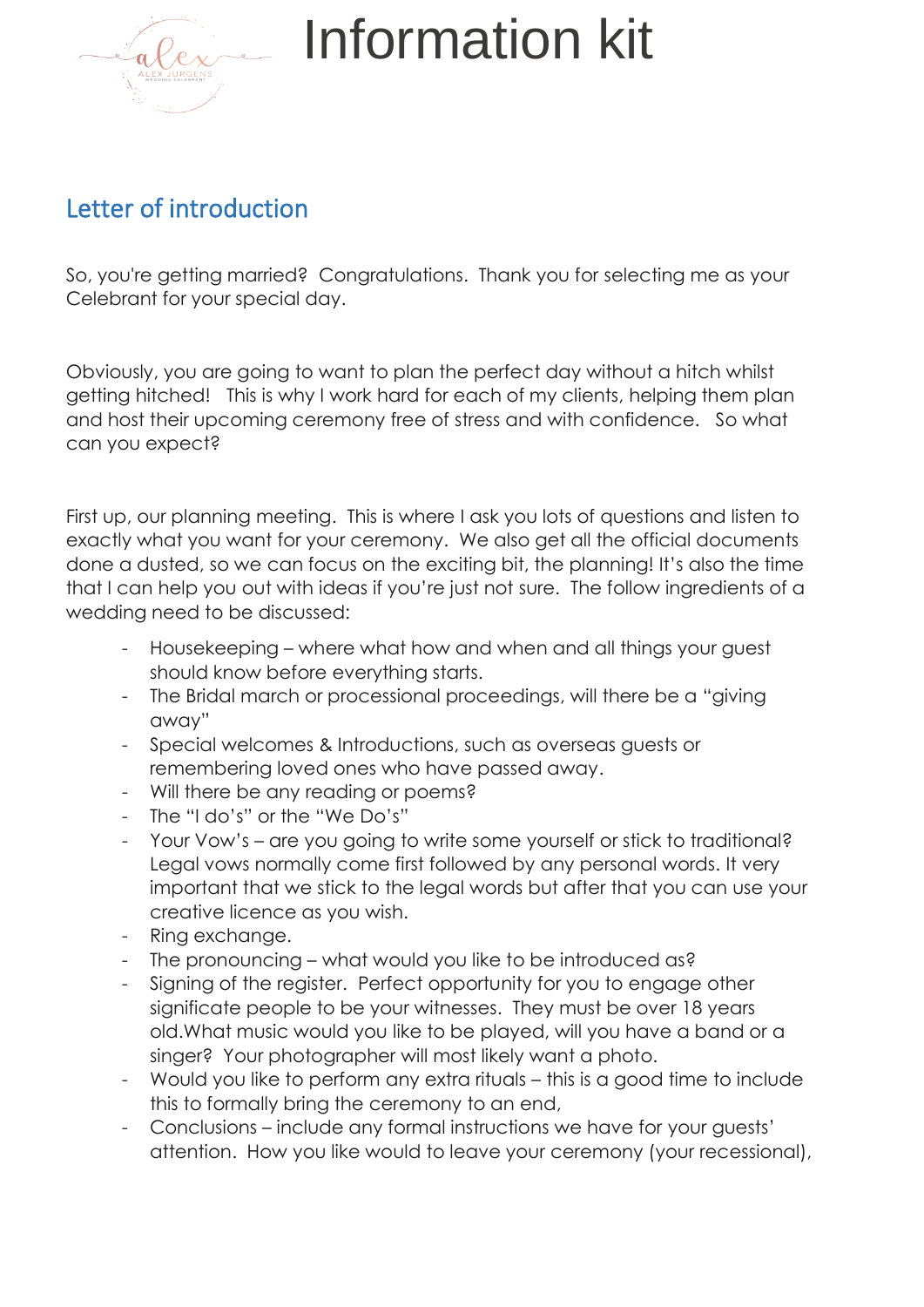

is there any special music you would like played at this point? Any custom rituals which have a significance to you.

This information kit will cover off the above points in more detail. If you have any questions or need any help then please just ask, I'm here to help.

### <span id="page-2-0"></span>Poems and readings – some suggestions

A point of conversation that comes up fairly often in my chats with wedding couples is about alternative options to bible readings. What do we use in the absence of bible verses and hymns?

Surely someone should be able to express their complete devotion to another without mentioning God (if it's their wish to do so). I totally understand the question because I myself am not religious, and opted out of bible verses for my own wedding.

If would like to include a poem or reading into your wedding then consider some of the following. Thanks to google here are some of my top picks…

### <span id="page-2-1"></span>A passage from Captain Corelli's Mandolin by Louis de Bernières

Love is a temporary madness,

it erupts like volcanoes and then subsides.

And when it subsides you have to make a decision.

You have to work out whether your roots have so entwined together

that it is inconceivable that you should ever part.

Because this is what love is.

Love is not breathlessness, it is not excitement,

it is not the promulgation of eternal passion.

That is just being "in love" which any fool can do.

Love itself is what is left over when being in love has burned away,

and this is both an art and a fortunate accident.

Those that truly love, have roots that grow towards each other underground,

and when all the pretty blossom have fallen from their branches,

they find that they are one tree and not two.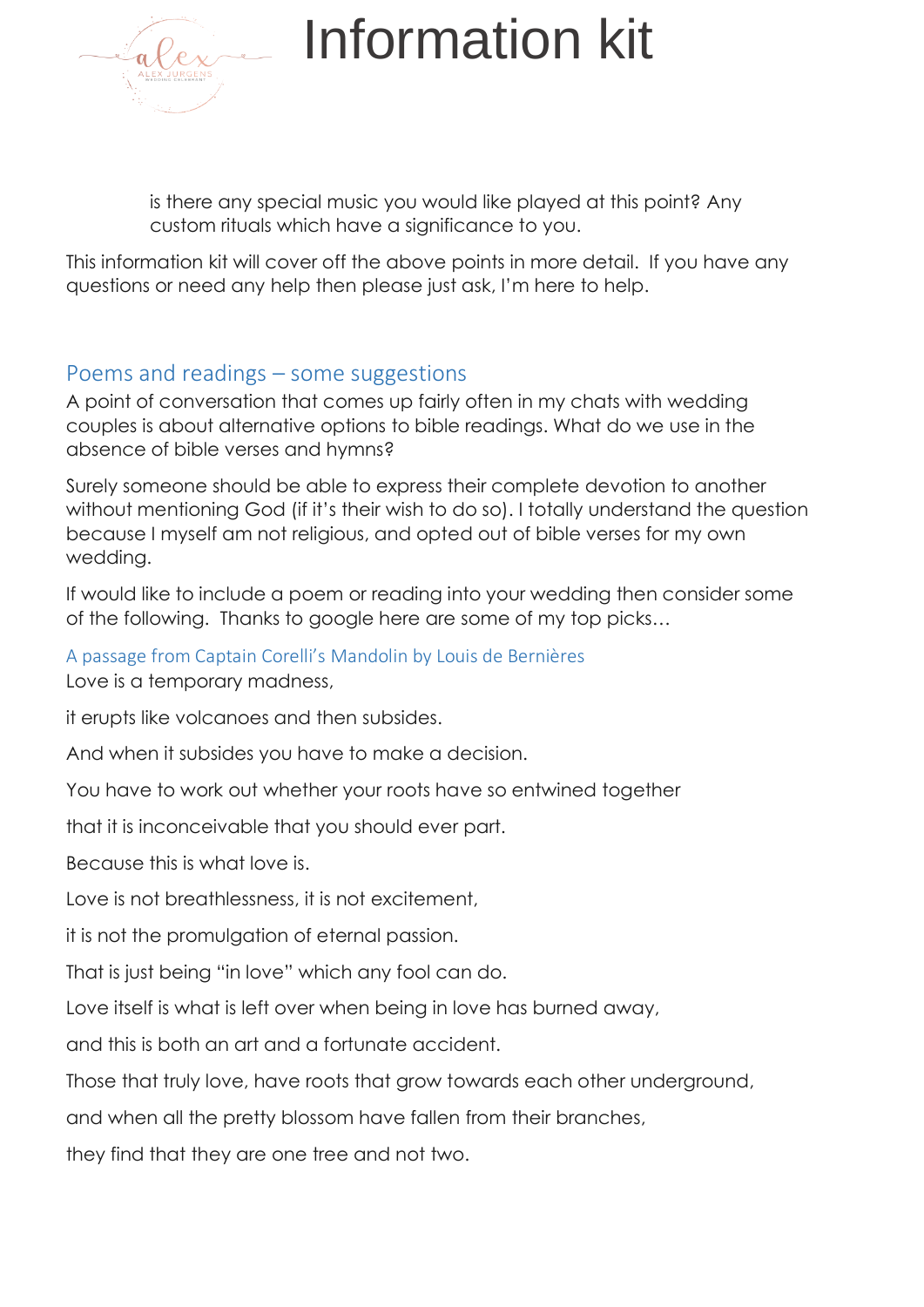

<span id="page-3-0"></span>Love by Roy Croft I love you, Not only for what you are, But for what I am When I am with you. I love you, Not only for what You have made of yourself, But for what You are making of me. I love you For the part of me That you bring out; I love you For putting your hand Into my heaped-up heart And passing over

All the foolish, weak things That you can't help Dimly seeing there, And for drawing out Into the light All the beautiful belongings That no one else had looked Quite far enough to find.

I love you Because you have done More than any creed Could have done To make me good, And more than any fate To make me happy.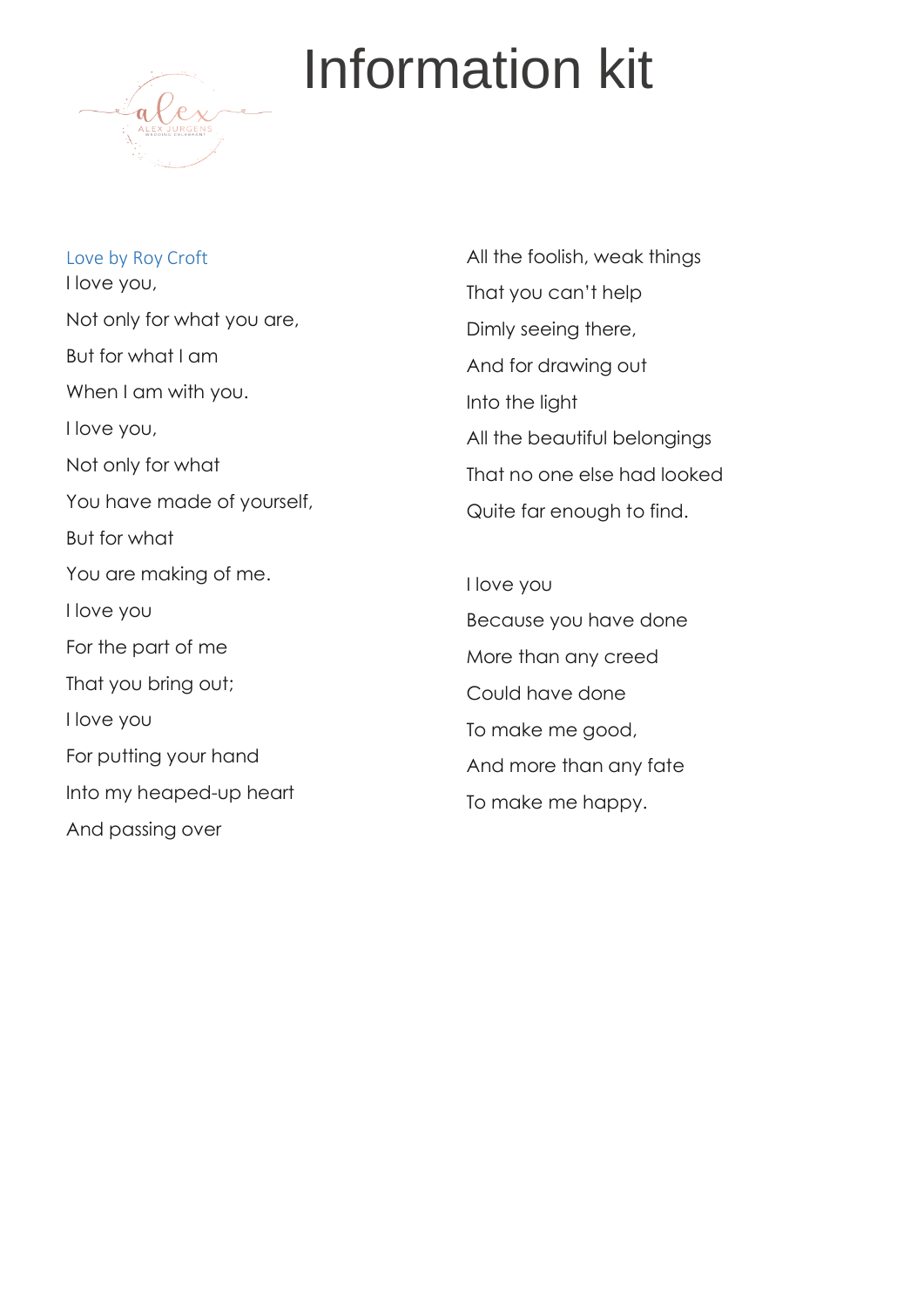

#### <span id="page-4-0"></span>Us Two by A.A. Milne

Wherever I am, there's always Pooh,

There's always Pooh and Me.

Whatever I do, he wants to do,

"Where are you going today?" says Pooh:

"Well, that's very odd 'cos I was too.

Let's go together," says Pooh, says he.

"Let's go together," says Pooh.

… "I wasn't afraid," said Pooh, said he,

### <span id="page-4-1"></span>Sonnet 116 by William Shakespeare

Let me not to the marriage of true minds admit impediments. Love is not love which alters when it alteration finds, or bends with the remover to remove: Oh, no! It is an ever-fixed mark. That looks on tempests and is never shaken; it is the star to every wandering bark, whose worth's unknown, although his height be taken. Love's not Time's fool, though rosy lips and cheeks within his bending sickle's compass come; love alters not with his brief hours and weeks, but bears it out even to the edge of doom. If this be error and upon me proved, I never writ, nor no man ever loved.

"I'm never afraid with you."

So wherever I am, there's always Pooh,

There's always Pooh and Me.

"What would I do?" I said to Pooh,

"If it wasn't for you," and Pooh said: "True,

It isn't much fun for One, but Two,

Can stick together, says Pooh, says he. "That's how it is," says Pooh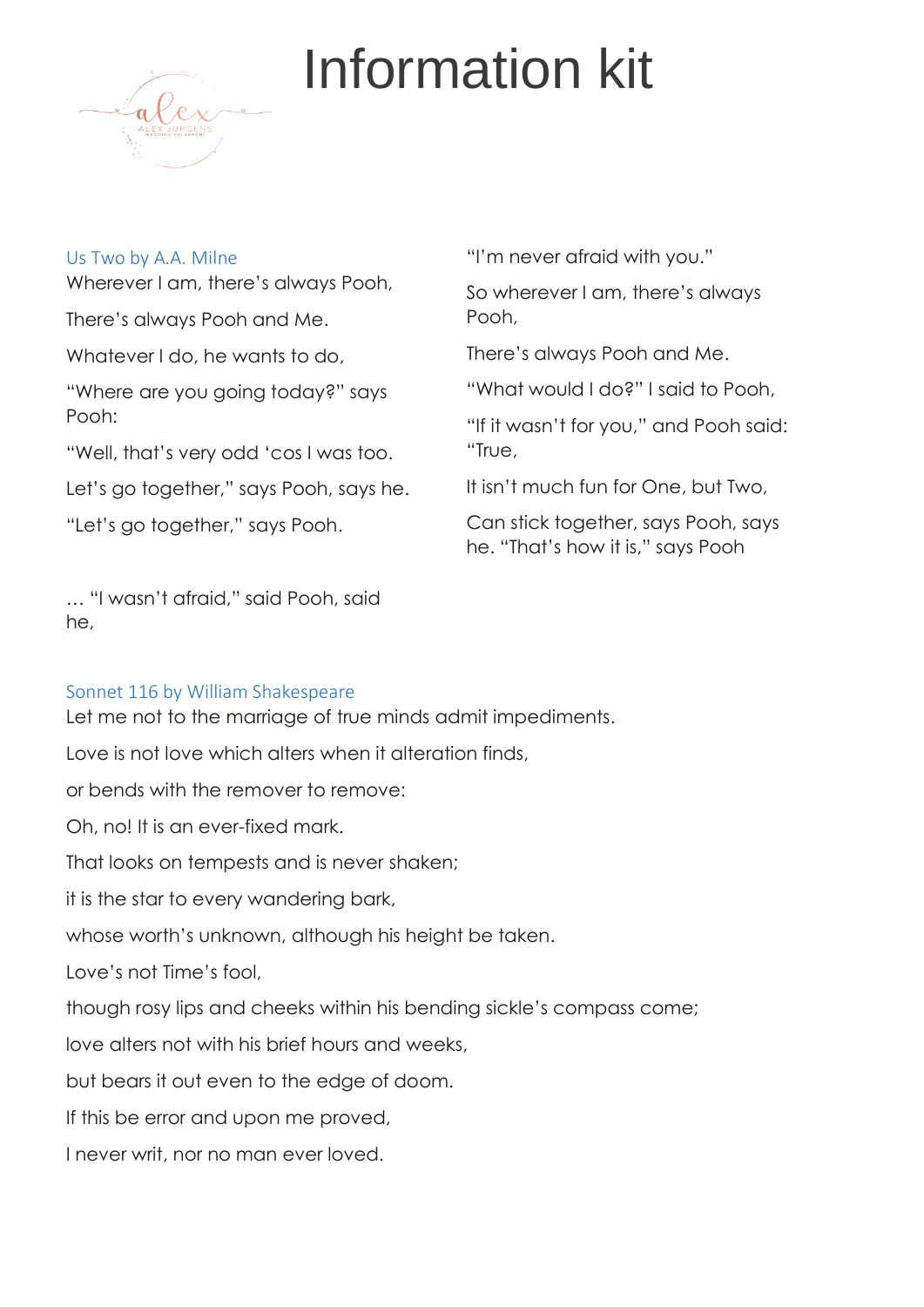

<span id="page-5-0"></span>What's Mickey without Minnie? Author unknown What's Mickey without Minnie, Or piglet without pooh, What's Donald without Daisy? That's me without you.

When Ariel Doesn't sing, and Pooh hates honey, when Tigger stops bouncing, and Goofy isn't funny.

When Peter Pan can't fly, and Simba never roars, when Alice no longer fits through small doors.

When Dumbo's ears are small, and happily ever after isn't true,

Even then, I won't stop loving you.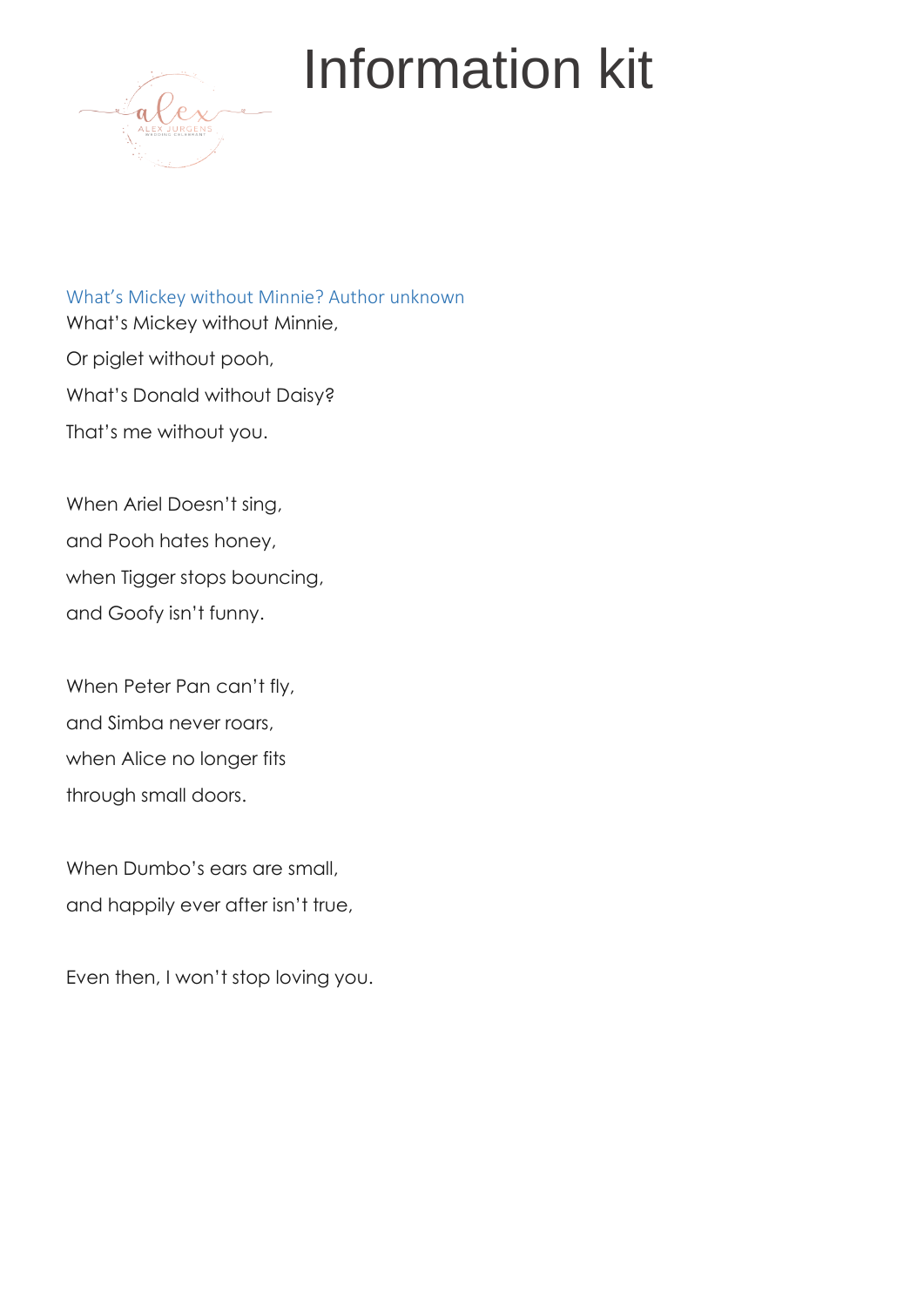

#### WHY MARRIAGE, BY DENA ACOLATSE

Because to the depths of me, I long to love one person with all my heart, my soul, my mind, my body…

Because I need a forever friend to trust with the intimacies of me, Who won't hold them against me, Who loves me when I'm unlikable, Who sees the small child in me, and Who looks for the divine potential of me…

Because I need to cuddle in the warmth of the night with someone who thanks God for me; with someone I feel blessed to hold…

Because marriage means opportunity to grow in love in friendship…

Because marriage is a discipline to be added to a list of achievements…

Because marriages do not fail, people fail when they enter into marriage expecting another to make them whole…

Because, knowing this, I promise myself to take full responsibility for my spiritual, mental and physical wholeness. I create me. I take half of the responsibility for my marriage. Together we create our marriage… Because with this understanding, the possibilities are limitless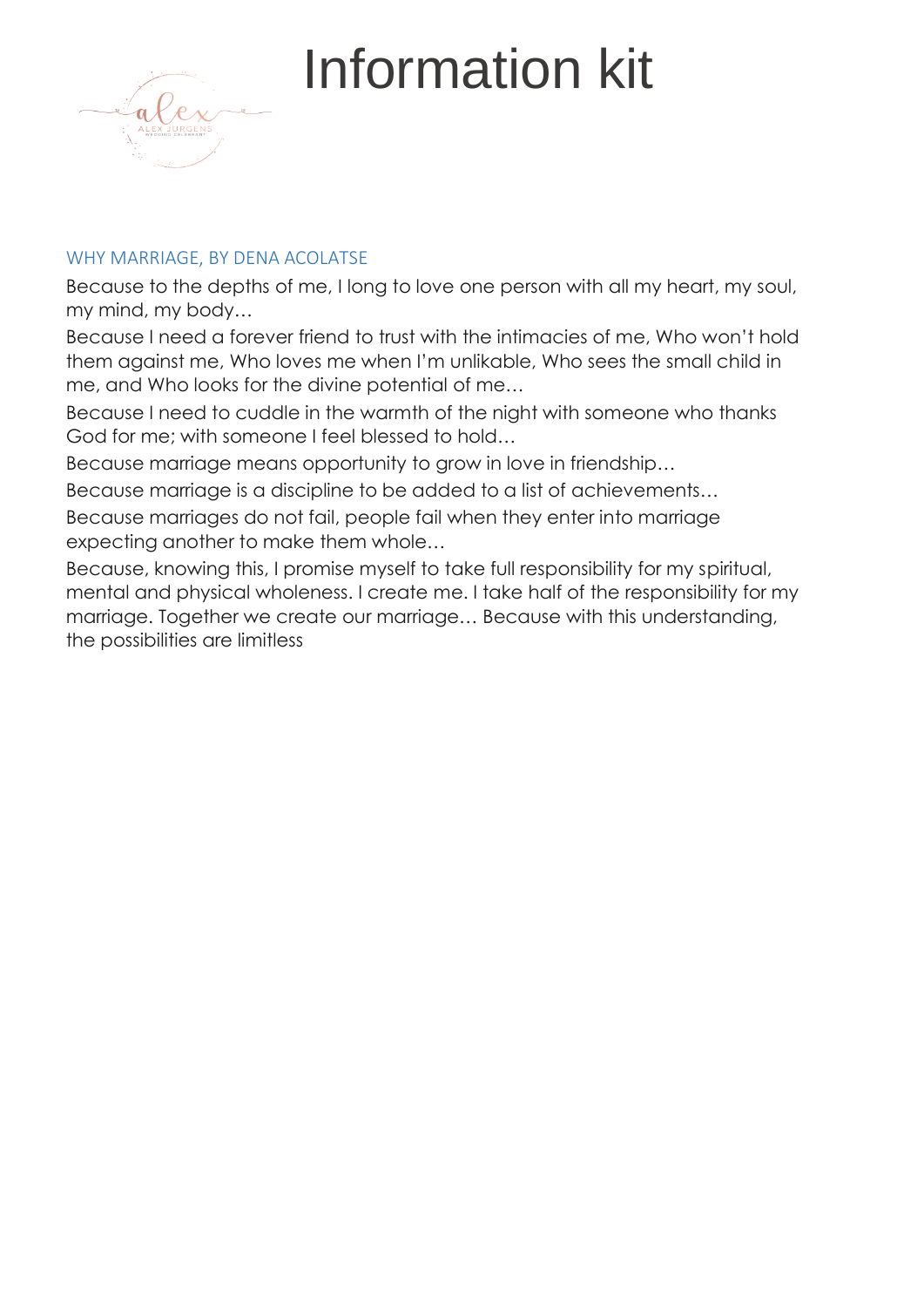

## <span id="page-7-0"></span>Song Selection Suggestions

### <span id="page-7-1"></span>Guest arrival and welcome

- Sufjan Stevens: ["For the Widows in Paradise"](https://www.youtube.com/watch?v=d4tkiGvV_ek)
- Bob Dylan: ["Forever Young"](https://www.youtube.com/watch?v=P1fSVbBwVX8)
- Magnetic Fields: ["The Book of Love"](https://www.youtube.com/watch?v=jkjXr9SrzQE)
- The Weepies: ["Somebody Loved"](https://www.youtube.com/watch?v=ZQCWPcYD5nQ)
- Judy Collins: ["How Can I Keep](https://www.youtube.com/watch?v=nxi4SDc48og) from Singing"

### <span id="page-7-2"></span>During the signing

- Velvet Underground: ["I'll Be Your Mirror"](https://www.youtube.com/watch?v=dMeZCPbM6bA)
- Johnny Cash: ["I Walk the Line"](https://www.youtube.com/watch?v=xObSJWIWui0)
- Yo La Tengo: ["Our Way to Fall"](https://www.youtube.com/watch?v=IOmsaR7ggTE)
- The Corrs: ["Haste to the Wedding"](https://www.youtube.com/watch?v=g0-gmTOcmNw)
- Ennio Morricone: ["Once Upon a](https://www.youtube.com/watch?v=2s0-wbXC3pQ) Time in the West"

### <span id="page-7-3"></span>The procession:

- Love Actually Soundtrack-Glasgow Love Theme. Info. ...
- Train Marry Me. ...
- Somewhere Over the Rainbow by Israel Kamakawiwo'Ole.

### <span id="page-7-4"></span>Rituals

There are different types of Rituals you can use to symbolise different occasions and special meanings.

#### <span id="page-7-5"></span>[The Sand Ceremony](https://www.thespruce.com/wedding-sand-ceremony-3490176)

A type of unity ceremony, the wedding sand ceremony expresses the coming together of two people or two families into one new family. ... Typically, each person has different coloured sand and takes turns pouring it into one clear vessel, forming a layered effect

### <span id="page-7-6"></span>Handfasting

In a ritual that originated in my home country Great Britain during pagan times. The bride and groom bind their hands together with a ribbon, or yarn symbolizing the joining of their lives. The binding was then tied in a knot to symbolise their unity! So you know that saying "tied the Knot", now you know where this comes from.

Today, many couples do this immediately before or after the exchange of rings.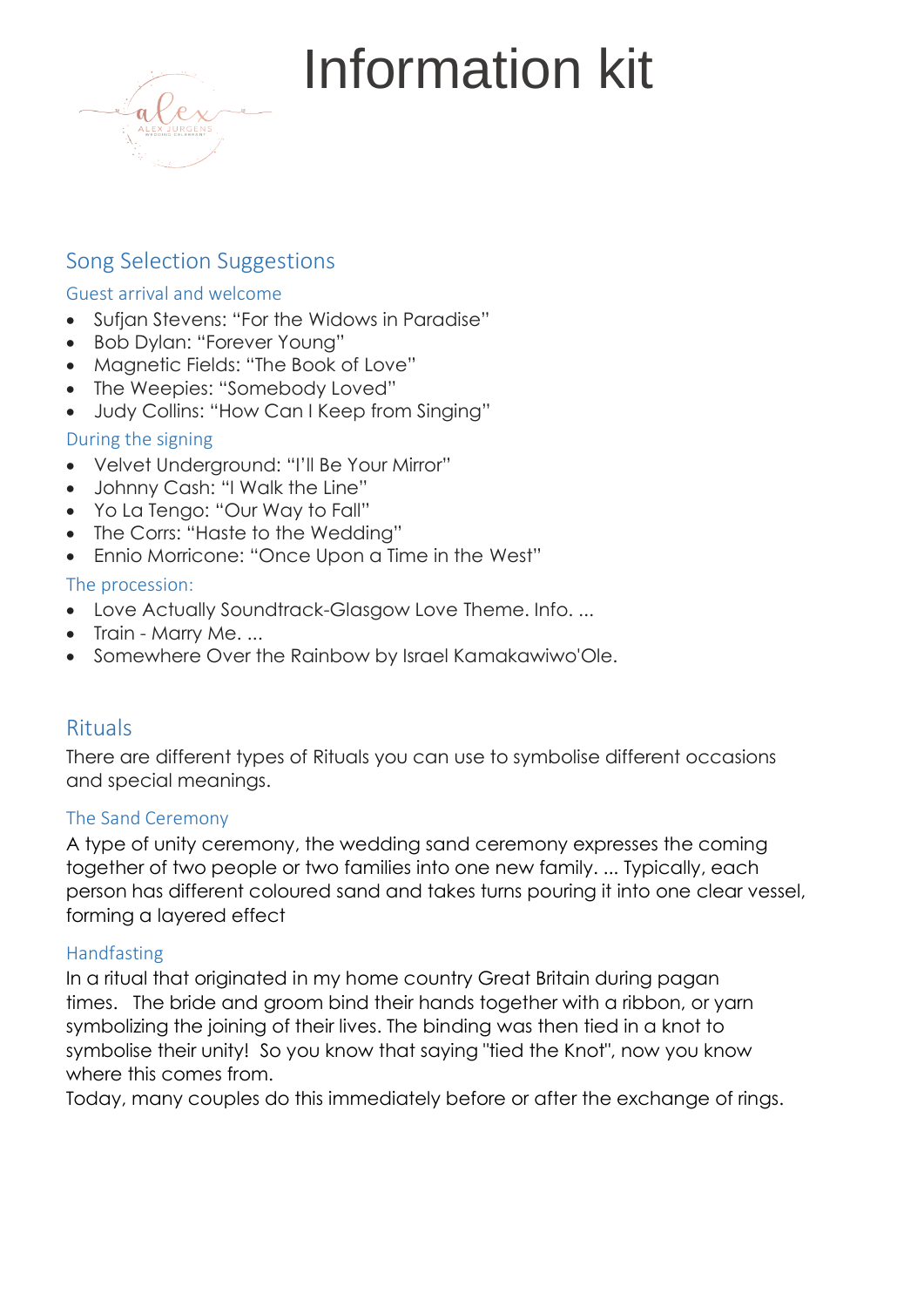

## Ceremony Options

### Traditional components

In order to have a legal wedding, there must be there has to be an exchange of vows and the book signing but everything else is optional. Most people would recognised the tradition components or rituals generally used in a wedding, these can be;

- Exchange of Rings
- The giving away of the bride
- •

## Script samples

### The welcome

Good afternoon, family and friends. We have come here today to celebrate the wedding of Sandra and Raj, and on behalf of them I want to thank you all for joining us. I'd like to ask you to please make sure your phones are on silent throughout the ceremony.

#### For overseas visitors and family members

So many of you have travelled a long way to be here today. It is so wonderful to have Sandra's father and partner who have flown in from Italy. Raj's cousinRay from India, Troy Williams from Hong Kong and Raj's friends from North Queensland.

#### Small gathering (less than 20)

The Bride and Groom have opted for a small intimate wedding with their nearest and dearest, they are delighted that the special people in their lives are here today to celebrate with them. Your presents makes this occasion even more special.

### Words about marriage

Marriage is a bond to be entered into only after considerable thought and reflection. Marriage is not just a piece of paper. Marriage is a promise to honour each other. By making this commitment today, Raj and Sandra's relationship will become deeper and stronger.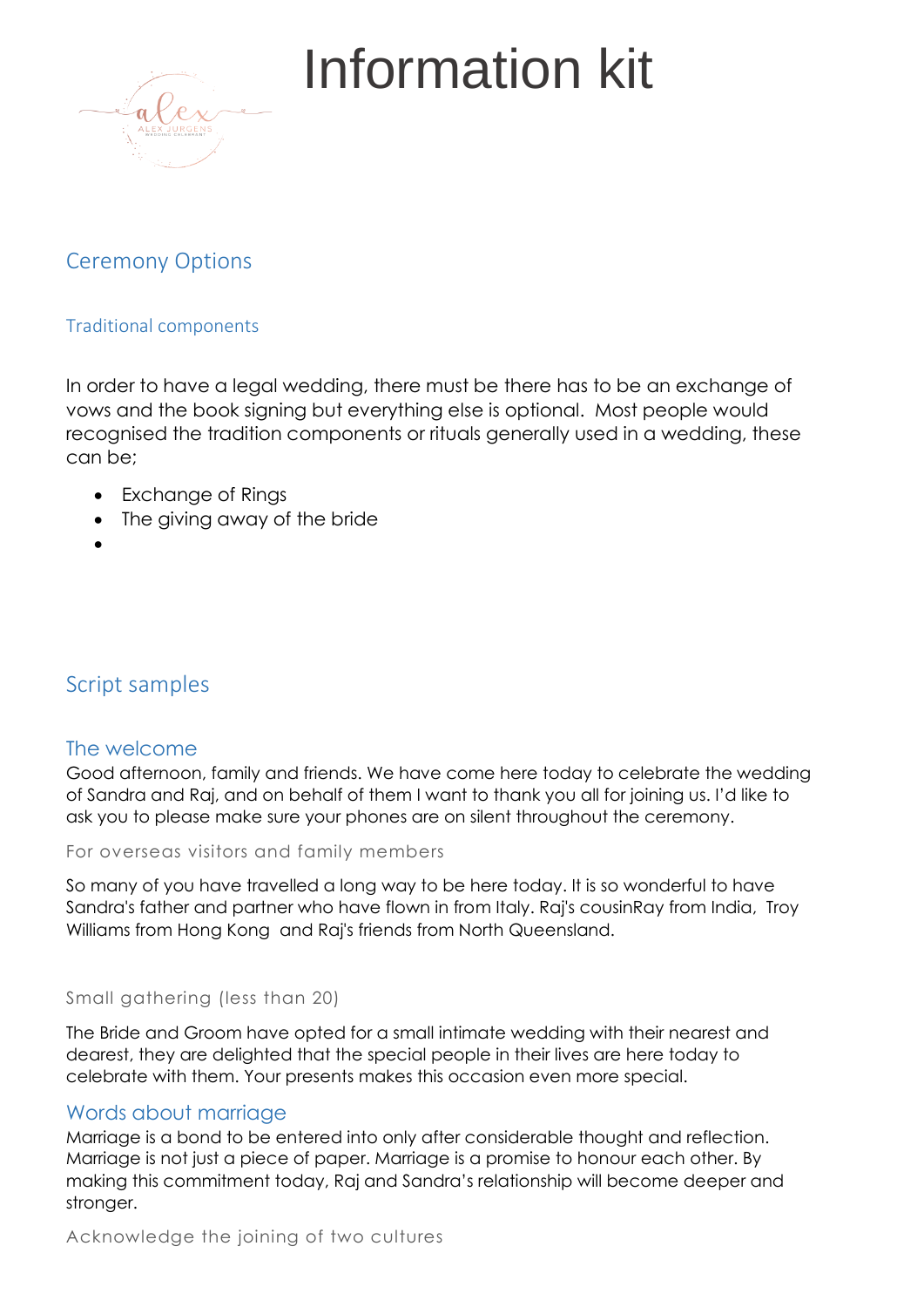

"Today we will witness a truly special joining of Two Cultures, Raj's Indian back ground and Sandra's Italian heritage. Wow can you begin to image the dinner table of two cultures who live to eat! "

Subsequencial Marriages involving children in the ceremony or acknowledgement of.

Today Raj and Sandra not only celebrate their union in marriage but the commitment to each other today means that they become a new family.

To mark this this we ask Sandra's daughter Jessica to join us now for the special family rites of this wedding..

Raj:

Jessica, thank you for sharing Mummy with me, loving me and allowing me to love you with all of my heart. I was not there when you took your first steps, but I promise that now I will love and support you in every step that you take in your life from here on.

Jessica will now come forward to help us with the Blending of the sand in a special ceremony that will show the union of this family which will act as a keep safe for Jessica.

### The giving away

Bride wishes not to be given away but parents to affirm their blessing:

Said to parents ""Do you give yourloving parental support to the union of this lady to be married?" parents say "we do",

#### Couple asks for a community vow of support:

"Today is not only the joining of Raj and Sandra, but also the joining of their families. As family and friends, you form a community of support where we stand beside them, never between them. Offer them our love and support, not our judgement. Encourage them when encouragement is needed and listen to them when they ask for advice. In these ways, do you as family and friends honour this marriage into which they have come to be joined today." EVERYONE: WE DO

#### The asking

It's said that to make a marriage successful you need a strong dose of friendship, a massive slice of respect, and a mixing pot to accept each other's weaknesses in which we rejoice in each other's strengths.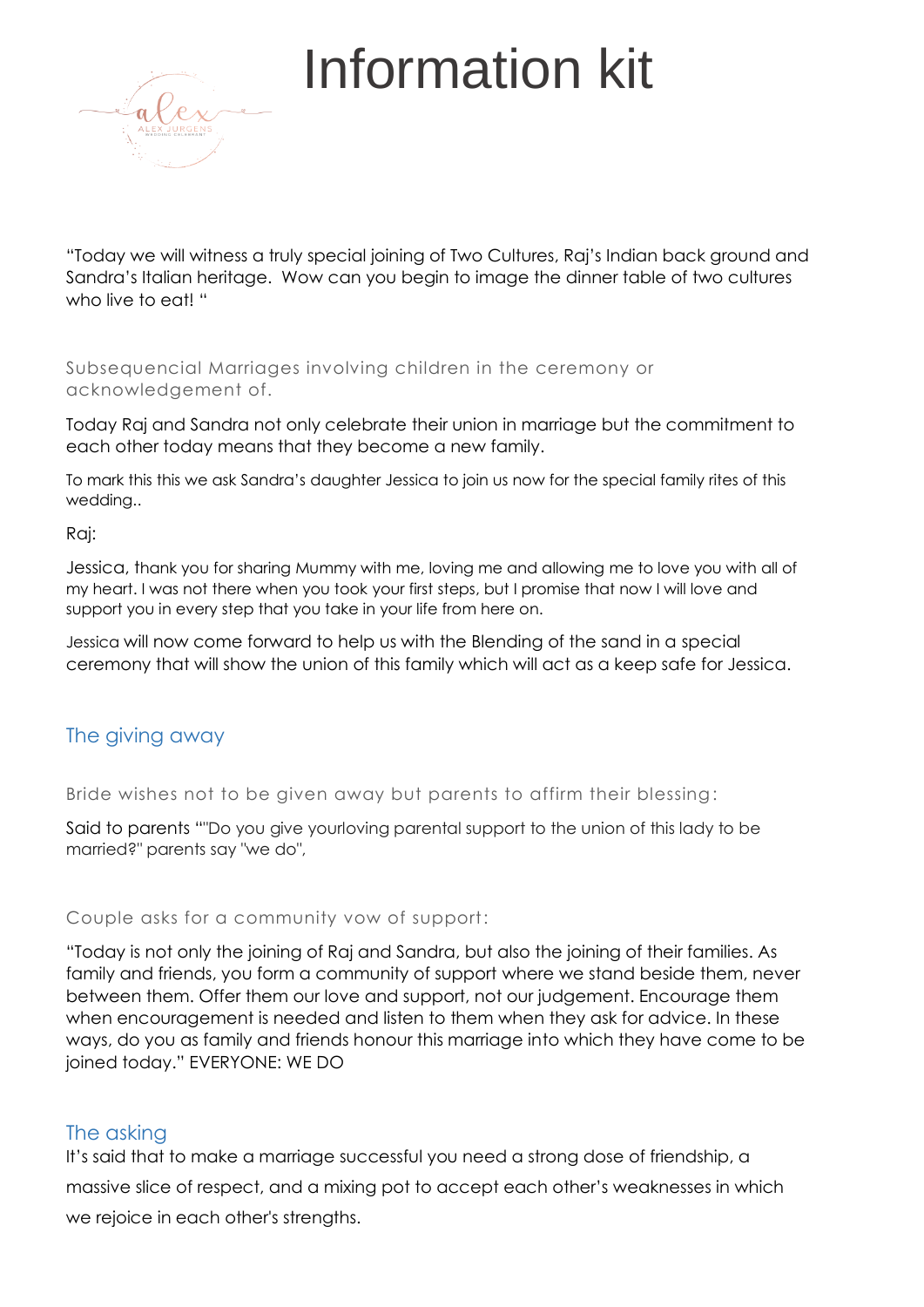

So with us all as privileged witnesses allow me to lead you both and ask;

"Raj/Sandra do you promise to trust, respect and cherish each other?"Ans:I Do

"Do you Raj/Sandra present yourself here today to be joined in marriage with Jane, promising to be faithful and honest with her as long as you both may live?"Ans: I Do

#### Personalised Vows (additional to the mandatory)

I promise from this day forward , you shall never walk alone. May my heart be your shelter and my arms be your home. For you will always be my best friend.

#### The Ring Exchange

#### Both parties will wear a ring

Raj and Sandra, let these rings serve as a reminder of the feelings you have in your hearts at this very moment. There are times in life when you may focus on the things not yet accomplished, the things you don't have and the things you have lost. At those times, look at your wedding band, and remember the great gift that you have been given and all that you have in one another. Remember that you have someone to share this life with.

#### Groom will offer a ring to the bride

Said by groom: I offer you this ring, as a symbol of my love for you, the never-ending circle shows how i will continue to love you forever with no end. Please wear this with pride and to our union to all those we meet.

#### Presentation as husband and wife

With these statement made of love and trust, which we have just heard, I now wish you congratulate Raj and Sandra and Introduce you as husband and wife.

### Code of Practice for wedding celebrants.

Set out by the Attorney – Generals Department there is a Code of Practice (regulation 37L) which all celebrants are to adhere to. Below is the code.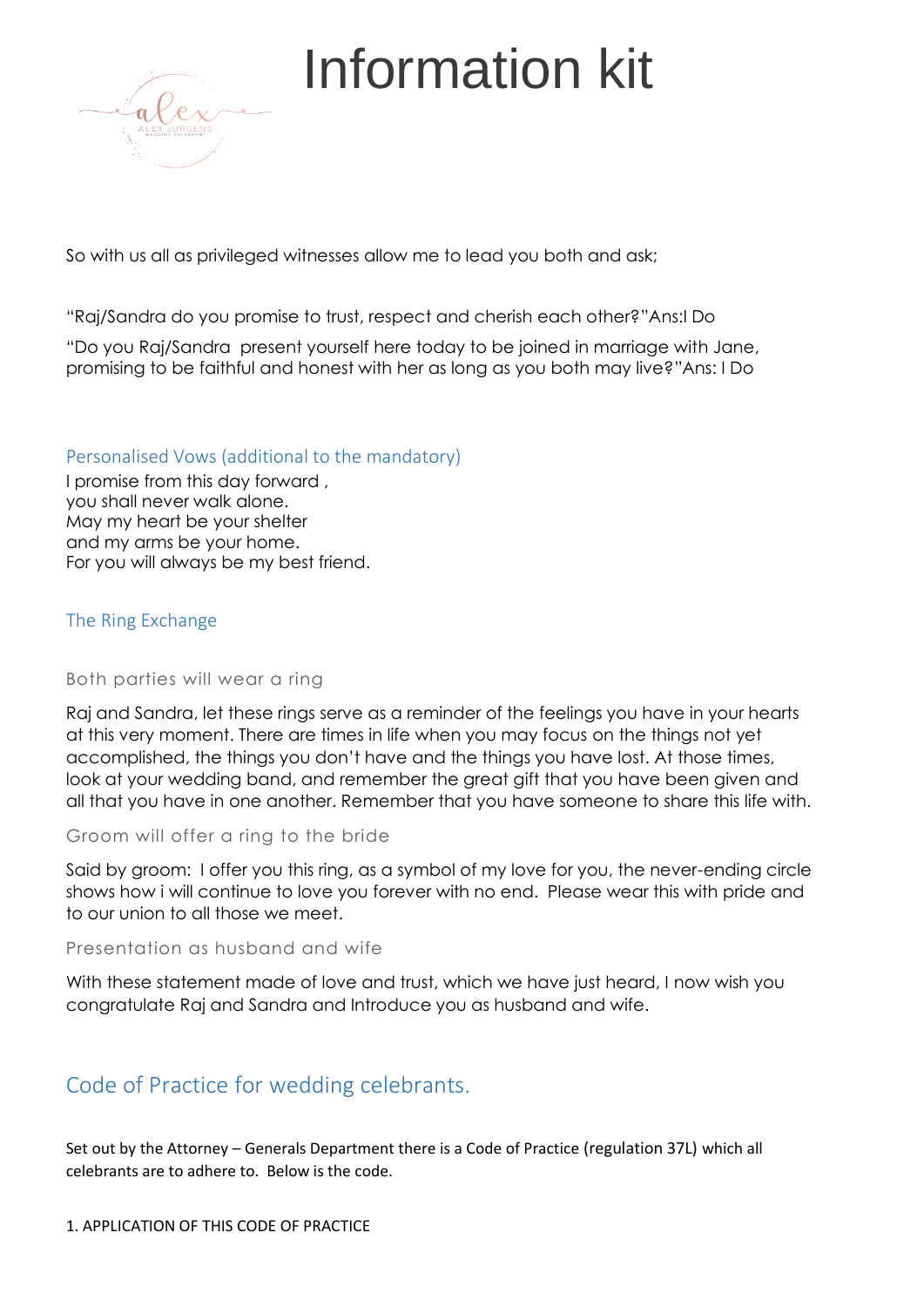

This Code of Practice applies to marriage celebrants (being persons registered under Subdivision C of Division 1 of Part IV of the *Marriage Act 1961*).

*Note:* Under paragraph 39I(1)(b) of the *Marriage Act 1961*, if the Registrar of Marriage Celebrants is satisfied that a marriage celebrant has not complied with an obligation under section 39G of that Act, including this Code of Practice, the Registrar may take disciplinary measures against the marriage celebrant.

2. HIGH STANDARD OF SERVICE

A marriage celebrant must maintain a high standard of service in his or her professional conduct and practice.

3. RECOGNITION OF SIGNIFICANCE OF MARRIAGE

A marriage celebrant must recognise the social, cultural and legal significance of marriage and the marriage ceremony in the Australian community, and the importance of strong and respectful family relationships.

4. COMPLIANCE WITH THE MARRIAGE ACT AND OTHER LAWS

A marriage celebrant must:

(a) solemnize marriages according to the legal requirements of the *Marriage Act 1961* (Cth); and

(b) observe the laws of the Commonwealth and of the State or Territory where the marriage is to be solemnized; and

(c) prevent and avoid unlawful discrimination in the provision of marriage celebrancy services.

#### 5. GENERAL REQUIREMENTS FOR MARRIAGE CEREMONIES

A marriage celebrant must respect the importance of the marriage ceremony to the parties and the other persons organising the ceremony. To that end, the marriage celebrant must do the following: (a) give the parties information and guidance to enable them to choose or compose a marriage ceremony that will meet their needs and expectations;

(b) respect the privacy and confidentiality of the parties;

(c) maintain appropriate facilities to interview parties and provide office facilities, including facilities

for the secure storage of records;

(d) within a reasonable time before the marriage ceremony:

(i) confirm all details with the parties; and

(ii) ensure the return of all personal documents belonging to the parties (unless it is necessary to keep the documents for the ceremony); and

(iii) sign any necessary declarations;

(e) if requested by the parties, conduct a marriage ceremony rehearsal;

(f) ensure that his or her personal presentation is of an appropriate standard for the marriage ceremony, and respect the expectations of the parties in relation to the ceremony;

(g) make efforts to ensure that the marriage ceremony is audible to all those present (using audio equipment, if required);

(h) ensure accuracy in the preparation of documents, and in the conduct of the marriage ceremony;

(i) arrive at the venue for the marriage ceremony no later than the time agreed with the parties;

(j) if the marriage celebrant has agreed to perform more than one marriage ceremony on the same day:

(i) ensure that the parties to each marriage receive a level of service that meets their separate and special requirements; and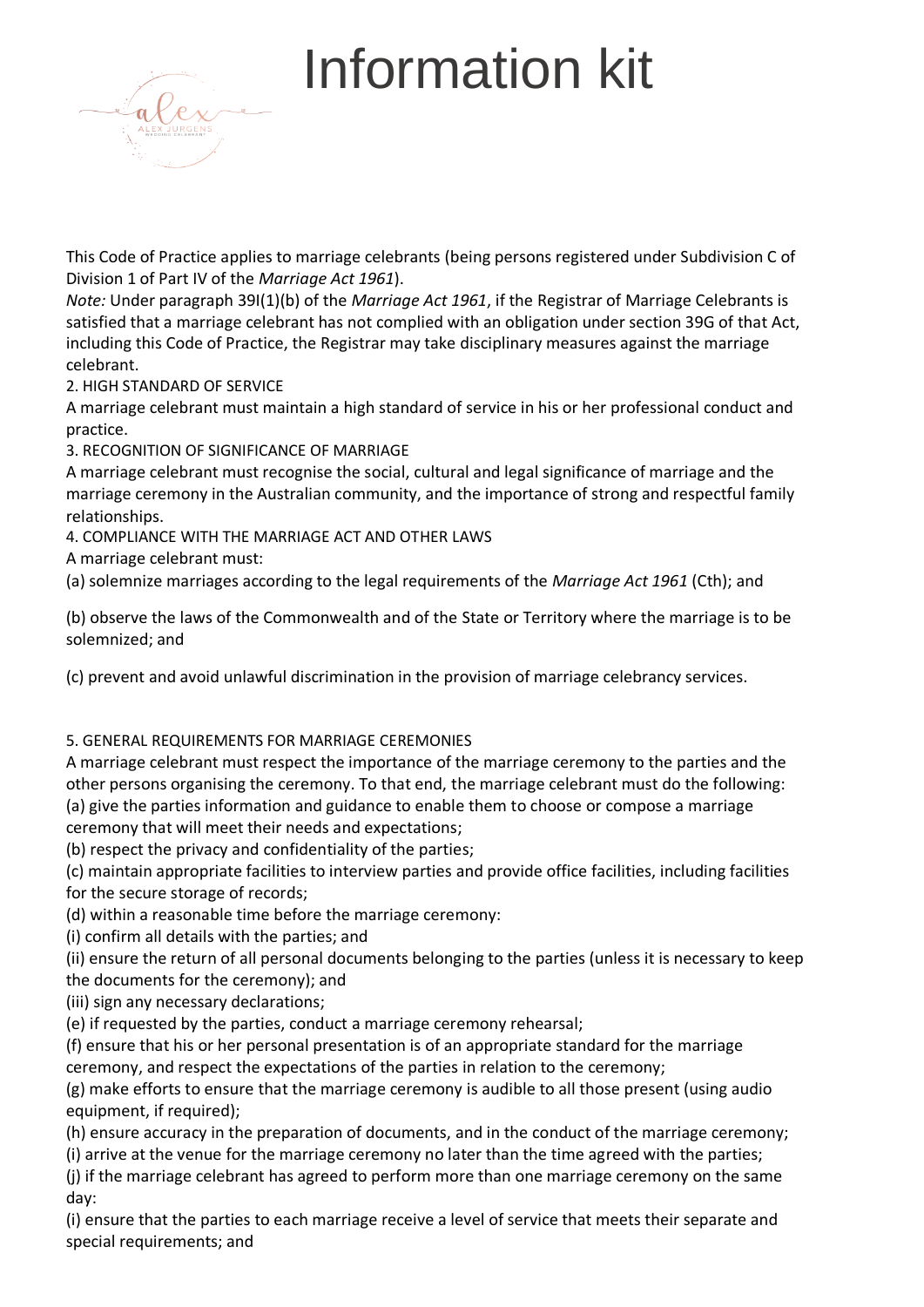

(ii) be available at the venue for each marriage ceremony at least 20 minutes before the agreed commencement of each ceremony (unless, in the case of consecutive ceremonies, the ceremonies are to be held at the same venue);

(k) ensure that all relevant documents are completed and sent to the appropriate registering authority within 14 days after the marriage ceremony, as required by section 50 of the *Marriage Act 1961*; (l) in relation to the provision of marriage services, accept evaluative comment from the parties, and use any comments to improve performance;

(m) give the parties information about how to notify the Commonwealth Attorney-General's Department of any concerns or complaints they may have regarding the marriage services provided by the marriage celebrant.

6. KNOWLEDGE AND UNDERSTANDING OF FAMILY RELATIONSHIPS SERVICES

A marriage celebrant must:

(a) maintain an up-to-date knowledge about appropriate family relationships services in the community; and

(b) inform parties about the range of information and services available to them to enhance, and sustain them throughout, their relationship.

## Complaint process

I do hope that I meet and exceed your expectations of me, however from time to time things don't work out according to plan. For those moments I do hope that we can talk it through and come to an agreement. I also welcome any constructive feedback you can give me in the conclusion survey as I wish to be the best celebrant I can be.

In the unlikely event that I'm not able to fully address your concerns you are able to make a complaint using the Attorney General's complaints form found on their website.

Checklist – what I need to give Alex.

| tem                                            |  |
|------------------------------------------------|--|
| 1) Completed your Notice of Intention To Marry |  |